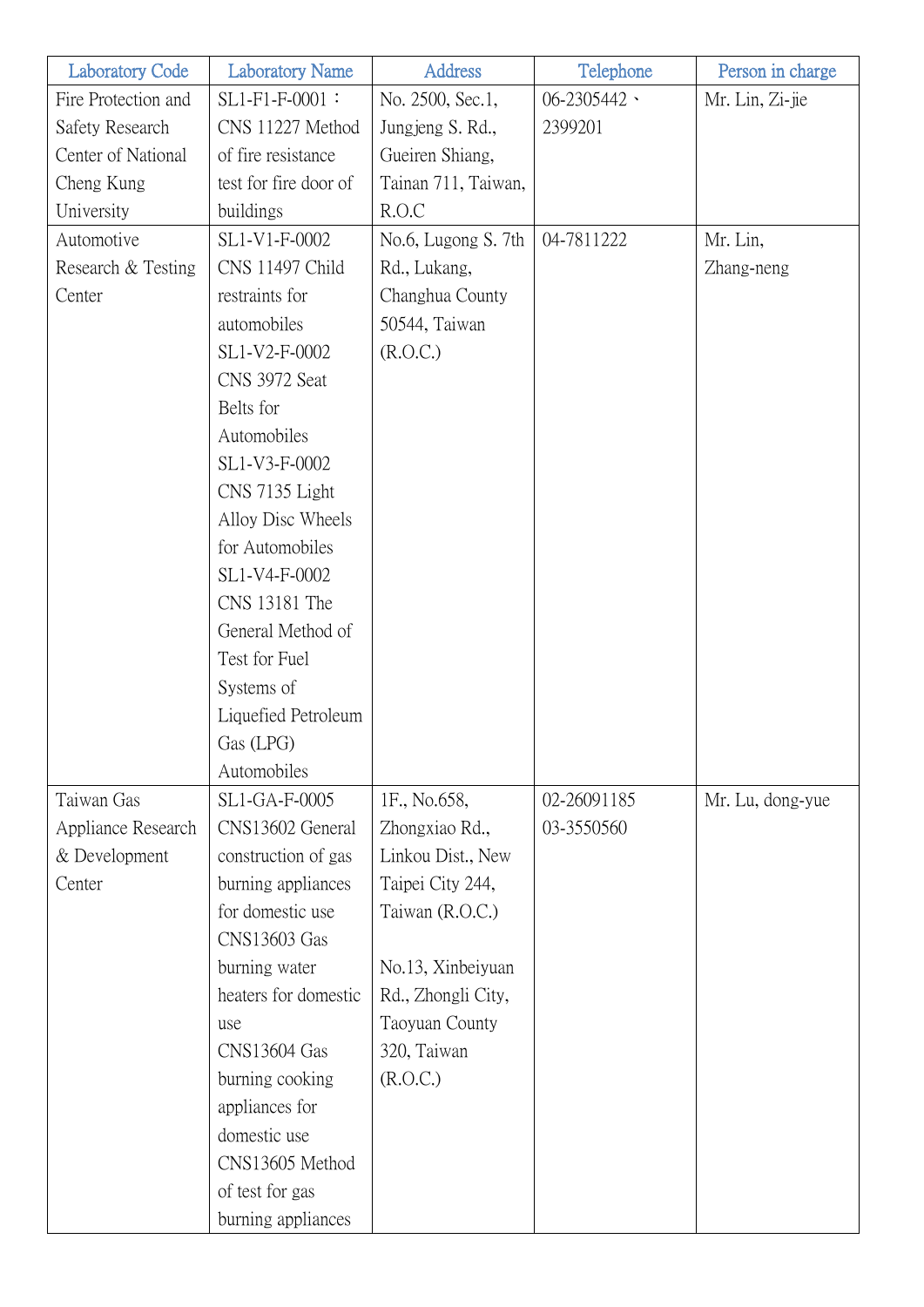|                            | of domestic                      |                       |             |                    |
|----------------------------|----------------------------------|-----------------------|-------------|--------------------|
|                            | useCNS14529                      |                       |             |                    |
|                            | Portable cookers                 |                       |             |                    |
|                            | attached to liquefied            |                       |             |                    |
|                            | petroleum gas                    |                       |             |                    |
|                            | cylinder                         |                       |             |                    |
| Taiwan Architecture        | SL1-F1-F-0006                    | No.52, Wugong 6th     | 02-89903321 | Mr. Li, Kuei-ming  |
| & Building Center          | CNS 11227 Method                 | Rd., Wugu Dist.,      |             |                    |
|                            | of fire resistance               | New Taipei City       |             |                    |
|                            | test for fire door of            | 248, Taiwan           |             |                    |
|                            | buildings                        | (R.O.C.)              |             |                    |
| Architecture and           | SL1-F1-F-0008                    | No.2502, Sec. 1,      | 06-2392755  | Mr. Cai, Ming-ru   |
| <b>Building Research</b>   | CNS 11227 Method                 | Zhongzheng S. Rd.,    |             |                    |
| Insitute Ministry of       | of fire resistance               | Liujia Vil., Gueiren  |             |                    |
| Interior Tainan Fire       | test for fire door of            | Dist., Tainan City    |             |                    |
| Laboratory                 | buildings                        | 71150, Taiwan         |             |                    |
|                            |                                  | (R.O.C.)              |             |                    |
| Electric Safety Lab.,      | SL2-A6-T-0008:                   | No. 25, 37th Road,    | 04-23502169 | Mr. Chen,          |
| Regional R&D               | $CNS 3264 \cdot CNS$             | Industrial Park, 407, | #703        | Zhong-xian         |
| Service Department,        | $3265 \cdot$ CNS 3266 $\cdot$    | Taichung              | #531        | Mr. He, Zhen-ping  |
| MIRDC (Taichung)           | $CNS$ 9811 $\cdot$ IEC           |                       |             |                    |
|                            | $60745 - 1 \cdot \text{IEC}$     |                       |             |                    |
|                            | $60745 - 2 - 1 \cdot \text{IEC}$ |                       |             |                    |
|                            | $60745 - 2 - 3 \cdot \text{IEC}$ |                       |             |                    |
|                            | $60745 - 2 - 5 \cdot \text{IEC}$ |                       |             |                    |
|                            | $61029-1 \cdot \text{IEC}$       |                       |             |                    |
|                            | 61029-2-1 Portable               |                       |             |                    |
|                            | electric tools                   |                       |             |                    |
| <b>Electronics Testing</b> | SL2-A6-T-0003:                   | No.8, Ln. 29,         | 03-3280026  | Mr. Wang, Zhi-ping |
| Center, Taiwan             | $CNS 3264 \cdot CNS$             | Wenming Rd.,          | #357        | Mr. Lin, Sih-chuan |
|                            | $3265 \cdot$ CNS 3266 $\cdot$    | Guishan Township,     | #570        |                    |
|                            | CNS 9811 Portable                | Taoyuan County        |             |                    |
|                            | electric tools                   | 333, Taiwan           |             |                    |
|                            |                                  | (R.O.C.)              |             |                    |
| Precision                  | SL2-A6-T-0005:                   | No.27, 37th Road,     | 04-23599009 | Mr. Wang,          |
| Machinery Research         | CNS3264 \                        | Taichung Industrial   | #529        | Guo-qing           |
| Development                | CNS3265 \                        | Park, Taichung,       |             |                    |
| Center                     | CNS3266 \                        | Taiwan, R.O.C.        |             |                    |
|                            | CNS9811 ·                        |                       |             |                    |
|                            | IEC60745-2-1、                    |                       |             |                    |
|                            | Portable electric                |                       |             |                    |
|                            | tools                            |                       |             |                    |